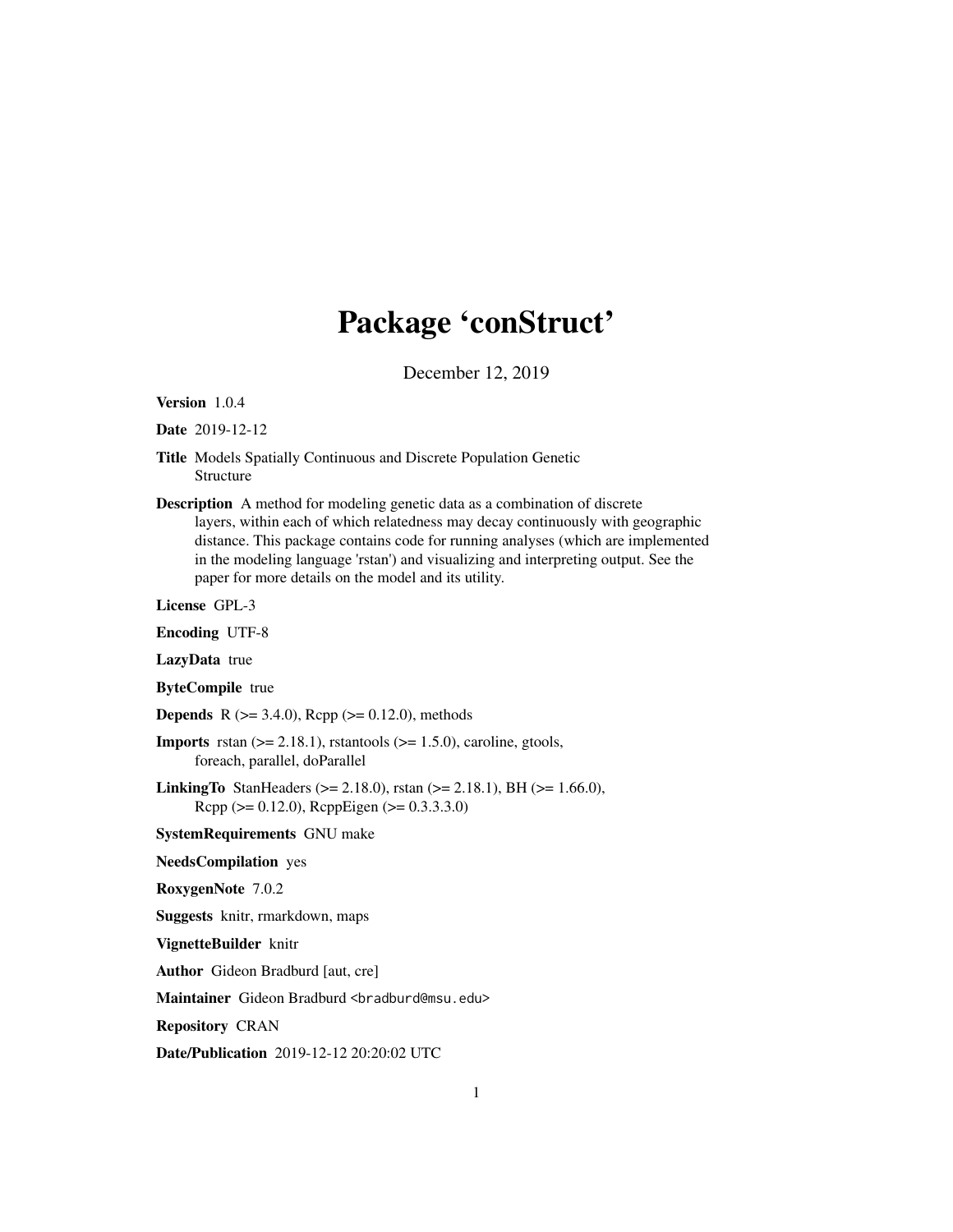### <span id="page-1-0"></span>R topics documented:

| Index |                                                                                                                                                                             | 18 |
|-------|-----------------------------------------------------------------------------------------------------------------------------------------------------------------------------|----|
|       | x, validation $\ldots$ , $\ldots$ , $\ldots$ , $\ldots$ , $\ldots$ , $\ldots$ , $\ldots$ , $\ldots$ , $\ldots$ , $\ldots$ , $\ldots$ , $\ldots$ , $\ldots$ , $\frac{15}{2}$ |    |
|       |                                                                                                                                                                             |    |
|       |                                                                                                                                                                             |    |
|       |                                                                                                                                                                             |    |
|       |                                                                                                                                                                             |    |
|       |                                                                                                                                                                             |    |
|       |                                                                                                                                                                             |    |
|       |                                                                                                                                                                             |    |
|       |                                                                                                                                                                             |    |
|       |                                                                                                                                                                             |    |
|       |                                                                                                                                                                             |    |
|       |                                                                                                                                                                             |    |

conStruct-package *The 'conStruct' package.*

#### Description

A method for modeling genetic data as a combination of discrete layers, within each of which relatedness may decay continuously with geographic distance. This package contains code for running analyses (which are implemented in the modeling language 'rstan') and visualizing and interpreting output. See the associated paper for more details on the model and its utility.

#### References

G.S. Bradburd, G.M. Coop, and P.L. Ralph (2018) <doi: 10.1534/genetics.118.301333>.

Stan Development Team (2018). RStan: the R interface to Stan. R package version 2.17.3. http://mc-stan.org

calculate.layer.contribution *Calculate layer contribution*

#### Description

calculate.layer.contribution

#### Usage

calculate.layer.contribution(conStruct.results, data.block, layer.order = NULL)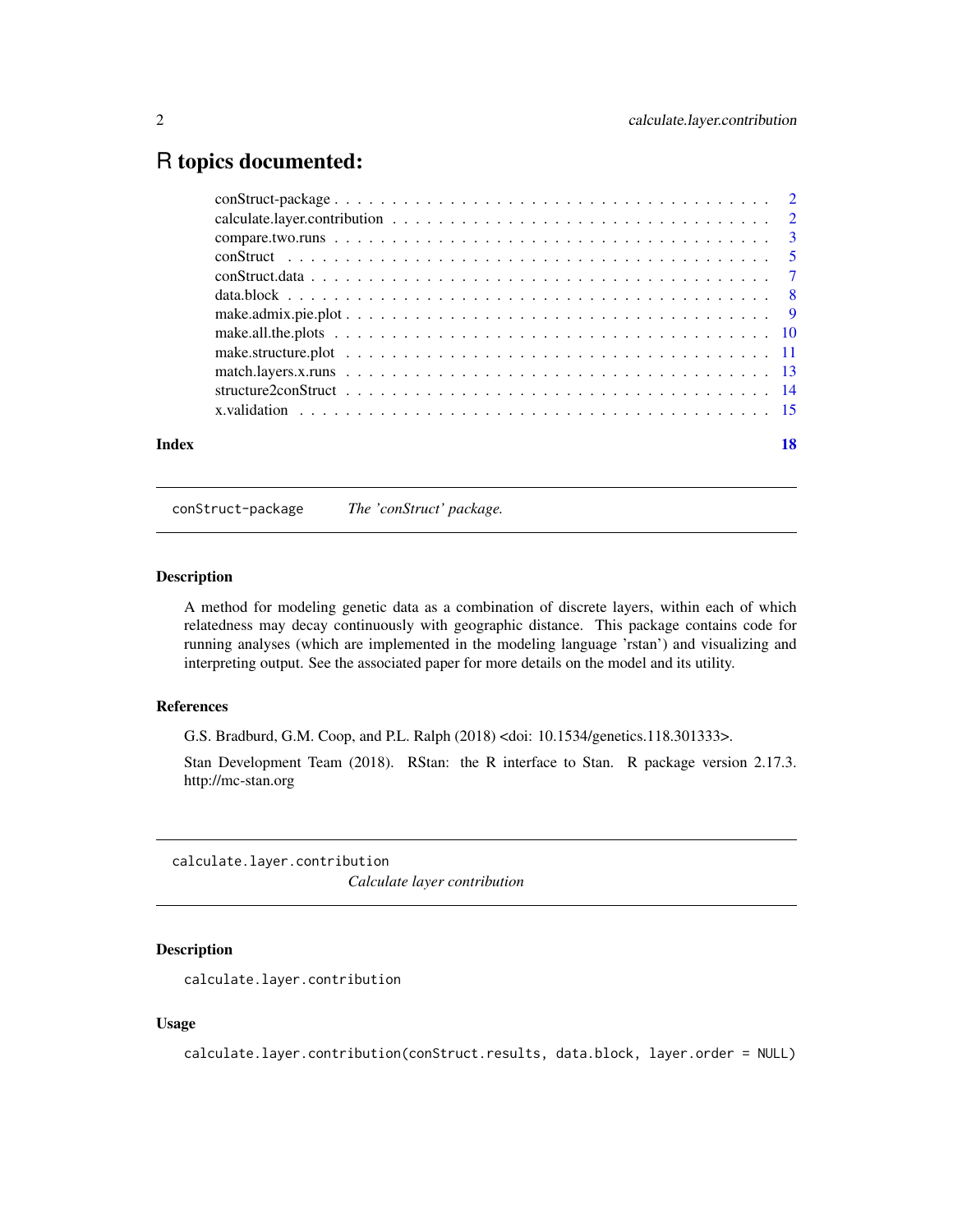#### <span id="page-2-0"></span>compare.two.runs 3

#### **Arguments**

| conStruct.results |                                                                                            |
|-------------------|--------------------------------------------------------------------------------------------|
|                   | The list output by a construct run for a given MCMC chain.                                 |
| data.block        | A data.block list saved during a construct run.                                            |
| laver.order       | An optional vector giving the order in which the layers of construct. results<br>are read. |

#### Details

This function takes the results of a conStruct analysis and calculates the relative contributions of each layer to total covariance.

This function calculates the contribution of each layer to total covariance by multiplying the withinlayer covariance in a given layer by the admixture proportions samples draw from that layer. The relative contribution of that layer is this absolute contribution divided by the sum of those of all other layers. A layer can have a large contribution if many samples draw large amounts of admixture from it, or if it has a very large within-layer covariance parameter (phi), or some combination of the two. Layer contribution can be useful for evaluating an appropriate level of model complexity for the data (e.g., choosing a value of K or comparing the spatial and nonspatial models).

#### Value

This function returns a vector giving the relative contributions of the layers in the analysis.

compare.two.runs *Compare two conStruct runs*

#### Description

compare.two.runs makes figures comparing the output from two conStruct analyses.

#### Usage

```
compare.two.runs(
  conStruct.results1,
  data.block1,
  conStruct.results2,
  data.block2,
  prefix,
  layer.colors = NULL
)
```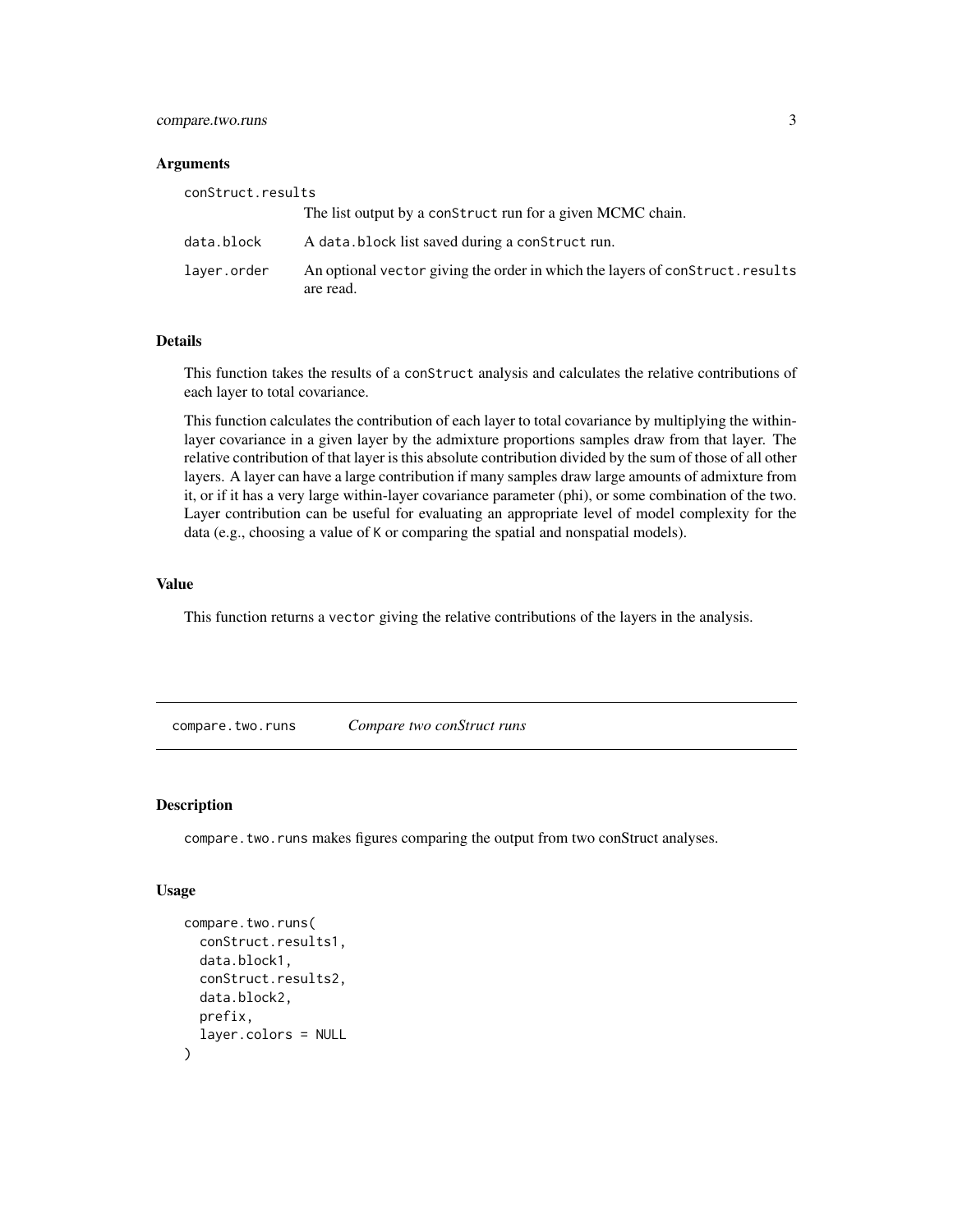#### **Arguments**

| conStruct.results1 |                                                                                                                                                                                 |  |
|--------------------|---------------------------------------------------------------------------------------------------------------------------------------------------------------------------------|--|
|                    | The list output by a construct run.                                                                                                                                             |  |
| data.block1        | A data.block list saved during a construct run.                                                                                                                                 |  |
| conStruct.results2 |                                                                                                                                                                                 |  |
|                    | The list output by a second construct run.                                                                                                                                      |  |
| data.block2        | A data.block list saved during a second construct run.                                                                                                                          |  |
| prefix             | A character vector to be prepended to all figures.                                                                                                                              |  |
| layer.colors       | A vector of colors to be used in plotting results for different layers. Users<br>must specify one color per layer. If NULL, plots will use a pre-specified vector of<br>colors. |  |

#### Details

This function takes the outputs from two conStruct analyses and generates a number of plots for comparing results and diagnosing MCMC performance.

This function produces a variety of plots that can be useful for comparing results from two conStruct analyses. The runs must have the same number of independent MCMC chains, but may have different values of K. The spatial and nonspatial models can be compared. If the runs were executed with different values of K, the run with the smaller value of K should be specified in the first set of arguments (conStruct.results1 and data.block1).

The plots made are by no means an exhaustive, and users are encouraged to make further plots, or customize these plots as they see fit. For each plot, one file is generated for each MCMC chain in each analysis (specified with the n.chains argument in the function conStruct. For clarity, the layers in the second are matched to those in the first using the function match.clusters.x.runs The plots generated (as .pdf files) are:

- Structure plot STRUCTURE-style plot, where each sample is represented as a stacked bar plot, and the length of the bar plot segments of each color represent that sample's admixture proportion in that layer. Described further in the help page for make.structure.plot.
- Admixture pie plot A map of samples in which each sample's location is denoted with a pie chart, and the proportion of a pie chart of each color represents that sample's admixture in each layer. Described further in the help page for make.admix.pie.plot
- model.fit.CIs A plot of the sample allelic covariance shown with the 95% credible interval of the parametric covariance for each entry in the matrix.
- layer.covariances A plot of the layer-specific covariances overlain unto the sample allelic covariance.
- Trace plots Plots of parameter values over the MCMC.
	- lpd A plot of the log posterior probability over the MCMC.
	- nuggets A plot of estimates of the nugget parameters over the MCMC.
	- gamma A plot of estimates of the gamma parameter over the MCMC.
	- layer.cov.params Plots of estimates of the layer-specific parameters over the MCMC.
	- admix.props A plot of estimates of the admixture proportions over the MCMC.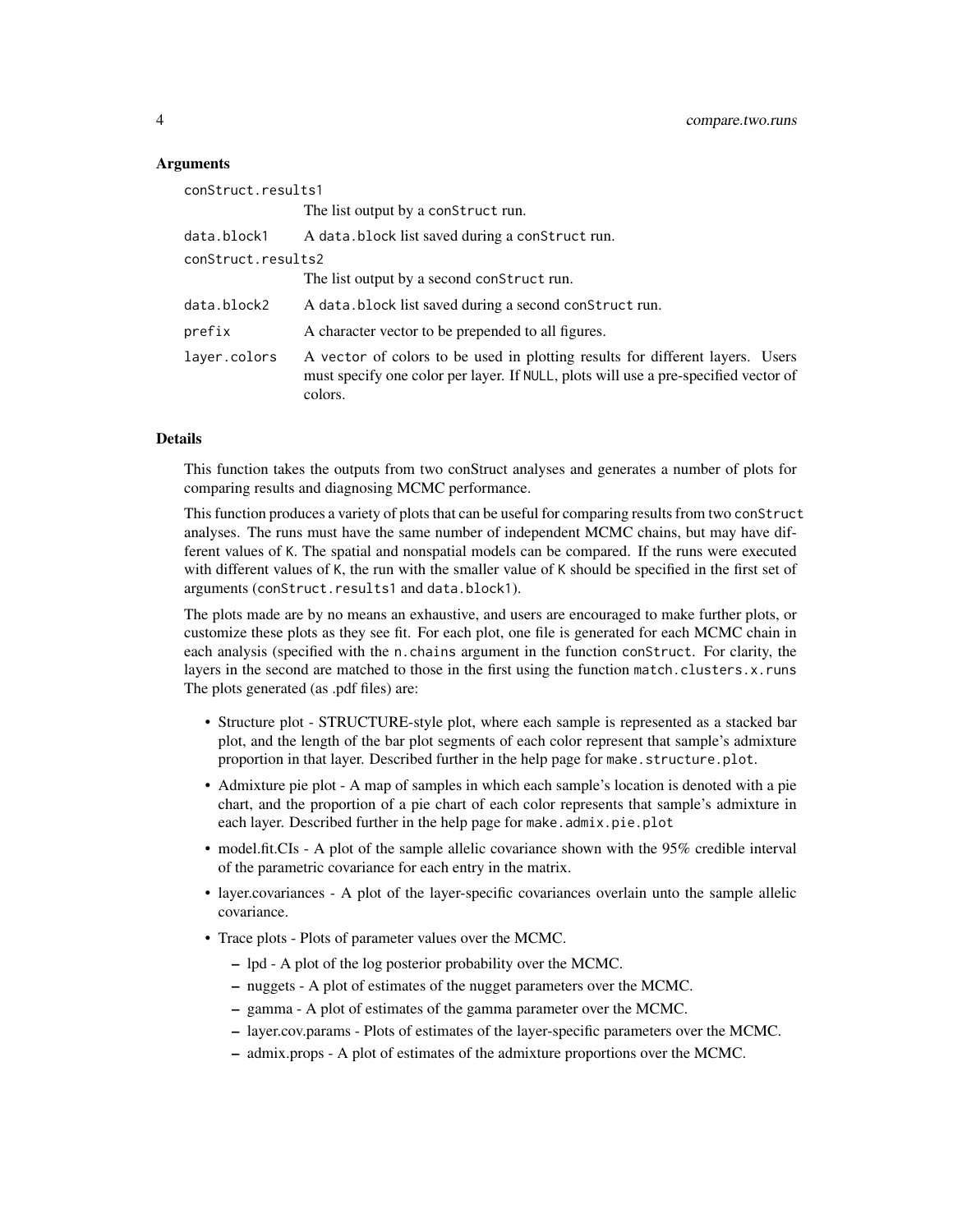#### <span id="page-4-0"></span>conStruct 5

#### Value

This function has only invisible return values.

<span id="page-4-1"></span>conStruct *Run a conStruct analysis.*

#### Description

conStruct runs a conStruct analysis of genetic data.

#### Usage

```
conStruct(
  spatial = TRUE,
 K,
 freqs,
 geoDist = NULL,
 coords,
 prefix = ",
 n.chains = 1,
 n.iter = 1000,
 make.figs = TRUE,
  save.files = TRUE,
  ...
\mathcal{L}
```
#### Arguments

| spatial   | A logical indicating whether to perform a spatial analysis. Default is TRUE.                                                                                                                                                     |
|-----------|----------------------------------------------------------------------------------------------------------------------------------------------------------------------------------------------------------------------------------|
| K.        | An integer that indicates the number of layers to be included in the analysis.                                                                                                                                                   |
| freqs     | A matrix of allele frequencies with one column per locus and one row per<br>sample. Missing data should be indicated with NA.                                                                                                    |
| geoDist   | A full matrix of geographic distance between samples. If NULL, user can only<br>run the nonspatial model.                                                                                                                        |
| coords    | A matrix giving the longitude and latitude (or X and Y coordinates) of the<br>samples.                                                                                                                                           |
| prefix    | A character vector giving the prefix to be attached to all output files.                                                                                                                                                         |
| n.chains  | An integer indicating the number of MCMC chains to be run in the analysis.<br>Default is 1.                                                                                                                                      |
| n.iter    | An integer giving the number of iterations each MCMC chain is run. Default<br>is 1e3. If the number of iterations is greater than 500, the MCMC is thinned so<br>that the number of retained iterations is 500 (before burn-in). |
| make.figs | A logical value indicating whether to automatically make figures once the<br>analysis is complete. Default is TRUE.                                                                                                              |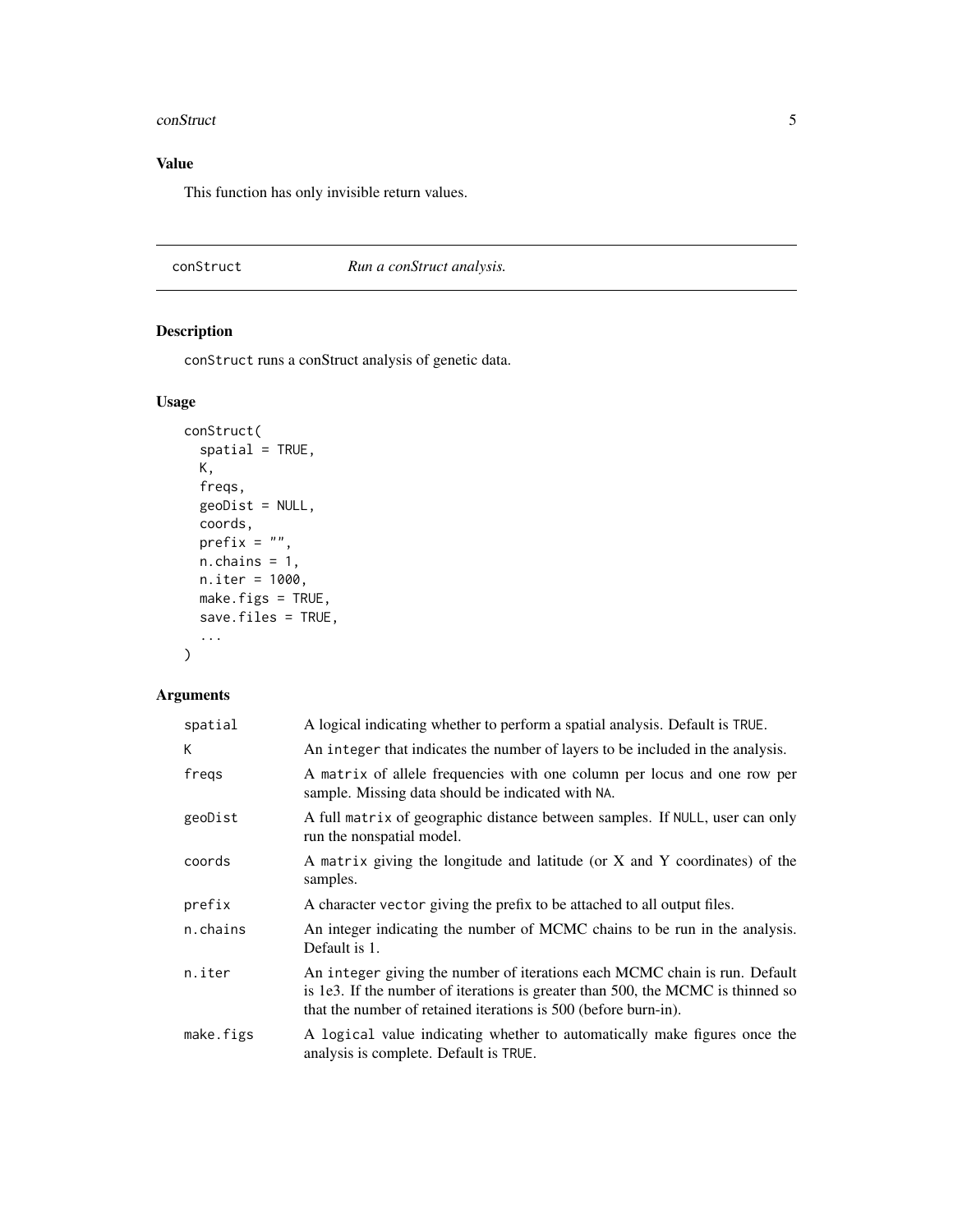6 conStructure of the construction of the construction of the construction of the construction of the construction of the construction of the construction of the construction of the construction of the construction of the

| save.files              | A logical value indicating whether to automatically save output and interme-<br>diate files once the analysis is complete. Default is TRUE. |
|-------------------------|---------------------------------------------------------------------------------------------------------------------------------------------|
| $\cdot$ $\cdot$ $\cdot$ | Further options to be passed to rstan::sampling (e.g., adapt_delta).                                                                        |

#### Details

This function initiates an analysis that uses geographic and genetic relationships between samples to estimate sample membership (admixture proportions) across a user-specified number of layers.

This function acts as a wrapper around a STAN model block determined by the user-specified model (e.g., a spatial model with 3 layers, or a nonspatial model with 5 layers). User-specified data are checked for appropriate format and consistent dimensions, then formatted into a data.block, which is then passed to the STAN model block. Along with the conStruct.results output described above, several objects are saved during the course of a conStruct call (if save.files=TRUE). These are the data.block, which contains all data passed to the STAN model block, model.fit, which is unprocessed results of the STAN run in stanfit format, and the conStruct.results, which are saved in the course of the function call in addition to being returned. If make. figs=TRUE, running conStruct will also generate many output figures, which are detailed in the function make.all.the.plots in this package.

#### Value

This function returns a list with one entry for each chain run (specified with n.chains). The entry for each chain is named "chain\_X" for the Xth chain. The components of the entries for each are detailed below:

- posterior gives parameter estimates over the posterior distribution of the MCMC.
	- n.iter number of MCMC iterations retained for analysis (half of the n.iter argument specified in the function call).
	- lpd vector of log posterior density over the retained MCMC iterations.
	- nuggets matrix of estimated nugget parameters with one row per MCMC iteration and one column per sample.
	- par.cov array of estimated parametric covariance matrices, for which the first dimension is the number of MCMC iterations.
	- gamma vector of estimated gamma parameter.
	- layer.params list summarizing estimates of layer-specific parameters. There is one entry for each layer specified, and the entry for the kth layer is named "Layer\_k".
		- \* alpha0 vector of estimated alpha0 parameter in the kth layer.
		- \* alphaD vector of estimated alphaD parameter in the kth layer.
		- \* alpha2 vector of estimated alpha2 parameter in the kth layer.
		- \* mu vector of estimated mu parameter in the kth layer.
		- \* layer.cov vector of estimated layer-specific covariance parameter in the kth layer.
	- admix.proportions array of estimated admixture proportions. The first dimension is the number of MCMC iterations, the second is the number of samples, and the third is the number of layers.
- MAP gives point estimates of the parameters listed in the posterior list described above. Values are indexed at the MCMC iteration with the greatest posterior probability.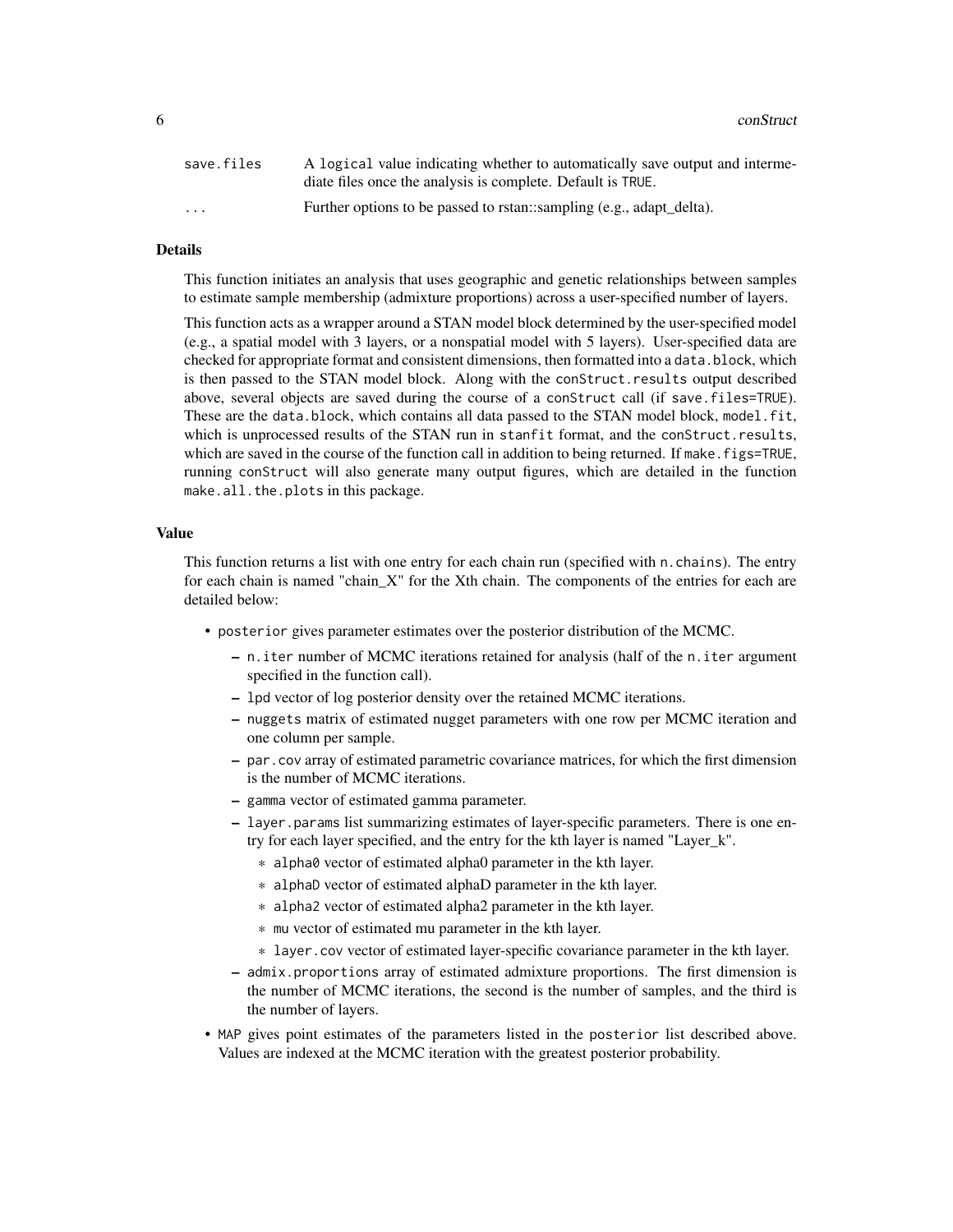- <span id="page-6-0"></span>– index.iter the iteration of the MCMC with the highest posterior probability, which is used to index all parameters included in the MAP list
- lpd the greatest value of the posterior probability
- nuggets point estimate of nugget parameters
- par.cov point estimate of parametric covariance
- gamma point estimate of gamma parameter
- layer.params point estimates of all layer-specific parameters
- admix.proportions point estimates of admixture proportions.

#### Examples

```
# load example dataset
data(conStruct.data)
# run example spatial analysis with K=1
#
# for this example, make.figs and save.files
# are set to FALSE, but most users will want them
# set to TRUE
my.run <- conStruct(spatial = TRUE,
 K = 1,freqs = conStruct.data$allele.frequencies,
 geoDist = conStruct.data$geoDist,
 coords = conStruct.data$coords,
 prefix = "test",
 n.chains = 1,
 n.iter = 1e3,
 make.figs = FALSE,
 save.files = FALSE)
```
conStruct.data *Example dataset used in a* conStruct *analysis*

#### **Description**

A simulated dataset containing the allele frequency and sampling coordinate data necessary to run a conStruct analysis.

#### Usage

conStruct.data

#### Format

A list with two elements:

allele.frequencies a matrix with one row for each of the 16 samples and one column for each of 10,000 loci, giving the frequency of the counted allele at each locus in each sample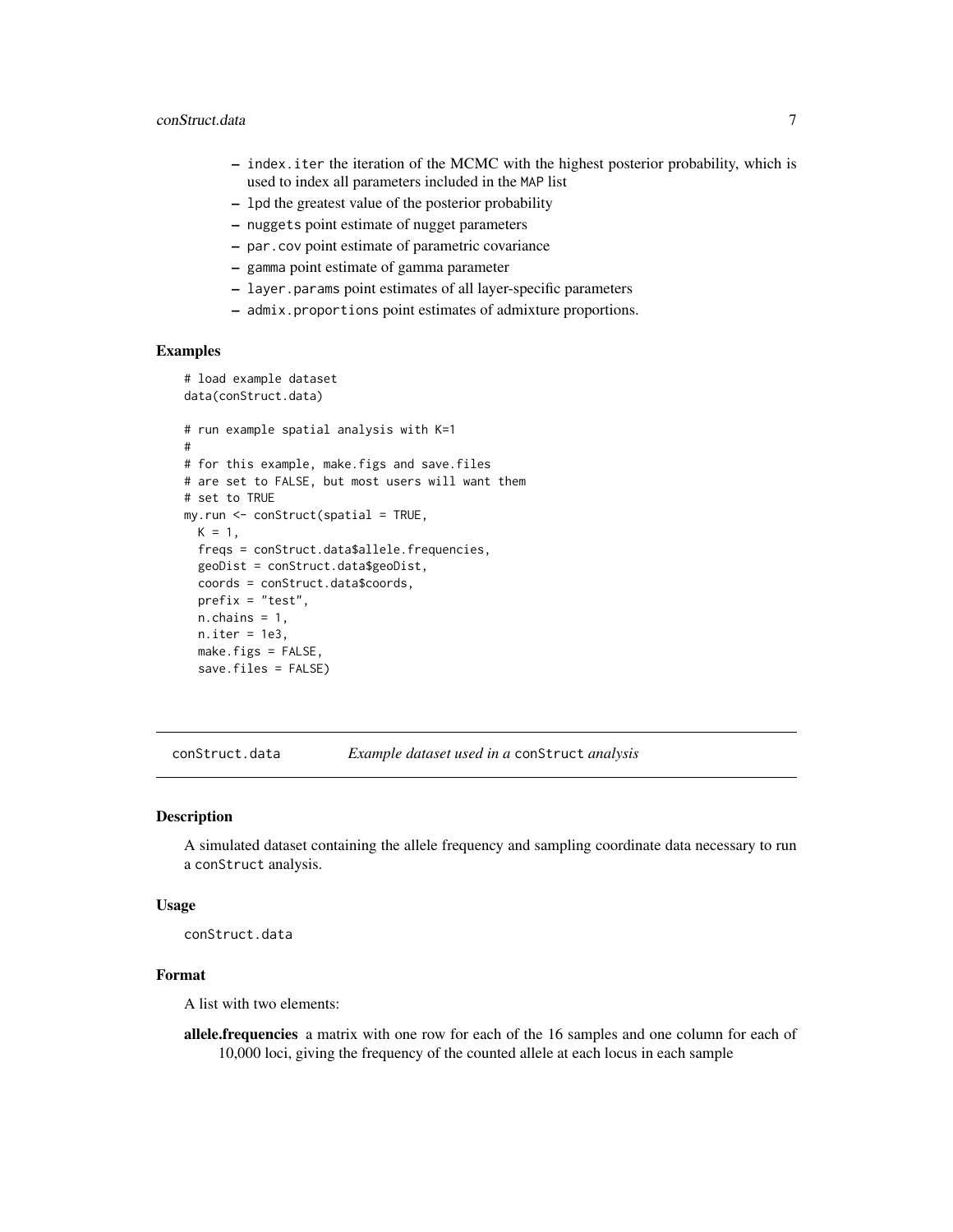<span id="page-7-0"></span>coords a matrix with one row for each of the 16 samples, in the same order as that of the allele frequency matrix, and two columns, the first giving the x-coordinate (or longitude), the second giving the y-coordinate (or latitude)

#### data.block *Example* data.block *generated by a* conStruct *analysis*

#### Description

An example data.block object generated in a conStruct analysis from the raw data supplied by the user. This object is automatically saved and is used in several subsequent plotting functions.

#### Usage

data.block

#### Format

A list with 7 elements:

- N the number of samples included in the analysis
- K the number of clusters/layers included in the model
- spatial a boolean indicating whether the spatial model has been specified
- L the number of loci included in the analysis
- coords a matrix with one row for each of the N samples, in the same order as that of the obsCov matrix, and two columns, the first giving the x-coordinate (or longitude), the second giving the y-coordinate (or latitude)
- obsCov the sample allelic covariance matrix, in the same order as that of the coords matrix, with N rows and columns
- geoDist a matrix of pairwise geographic distance between , samples in the same order as that of the obsCov, with N rows and columns
- sd.geoDist the standard deviation of the raw geographic distance matrix, used for normalizing geoDist within the stan model
- varMeanFreqs the variance of the mean allele frequencies, averaged over choice of counted allele (passed to the model as a prior on the global covariance parameter)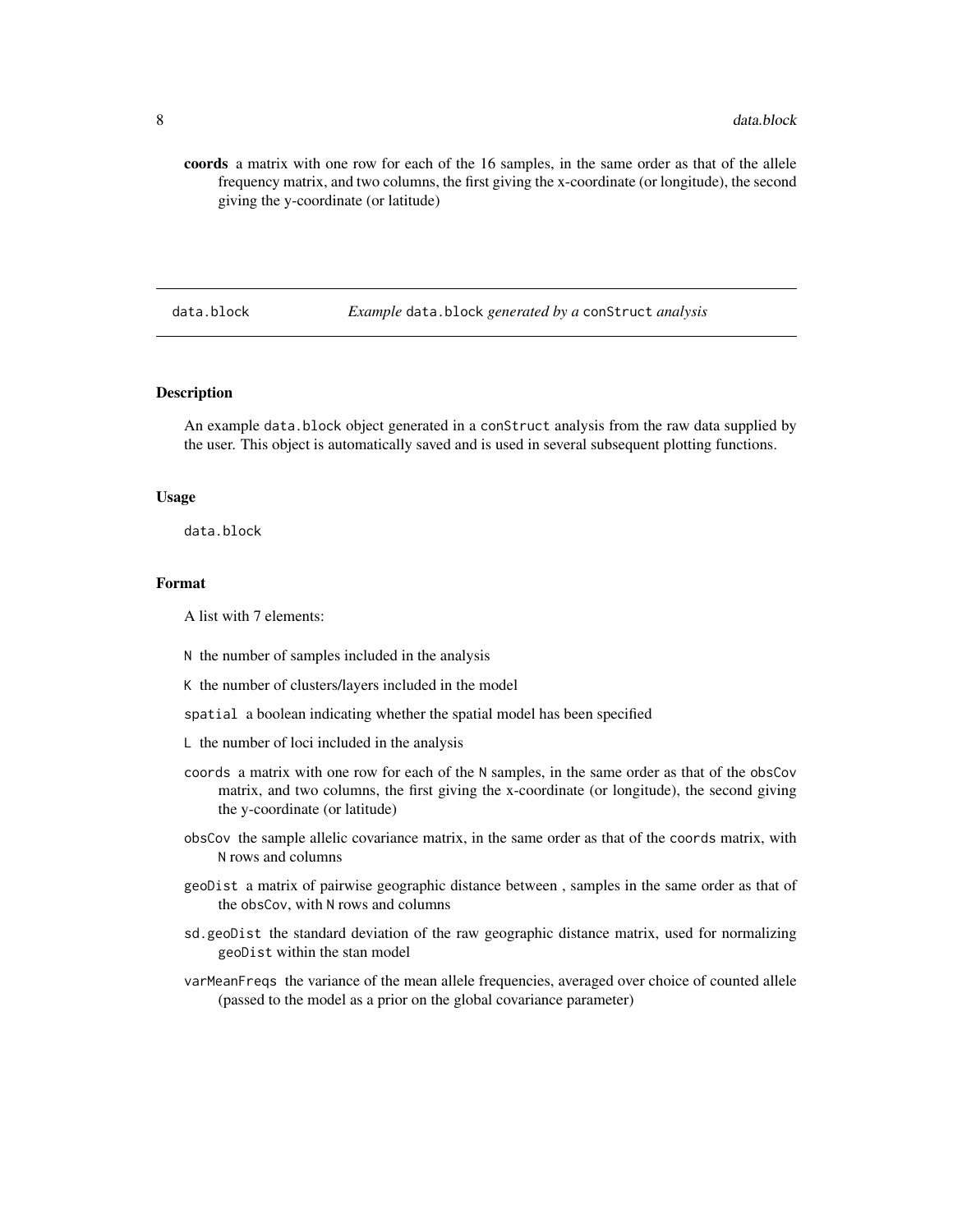#### <span id="page-8-0"></span>Description

make.structure.plot makes a map of pie plots showing admixture proportions across layers.

#### Usage

```
make.admix.pie.plot(
 admix.proportions,
 coords,
 layer.colors = NULL,
 radii = 2.7,
 add = FALSE,x.lim = NULL,
 y.lim = NULL,
 mar = c(2, 2, 2, 2))
```
#### Arguments

admix.proportions

|              | A matrix of admixture proportions, with one row per sample and one column<br>per layer.                                                                                                                                                  |
|--------------|------------------------------------------------------------------------------------------------------------------------------------------------------------------------------------------------------------------------------------------|
| coords       | matrix of sample coordinates, with one row per sample and two columns giving<br>(respectively) the X and Y plotting coordinates.                                                                                                         |
| layer.colors | A vector of colors to be used in plotting results for different layers. Users must<br>specify one color per layer. If NULL, the plot will use a pre-specified vector of<br>colors.                                                       |
| radii        | A vector of numeric values giving the radii to be used in plotting admixture pie<br>plots. If the number of values specified is smaller than the number of samples,<br>radii values will be recycled across samples. The default is 2.7. |
| add          | A logical value indicating whether to add the pie plots to an existing plot.<br>Default is FALSE.                                                                                                                                        |
| x.lim        | A vector giving the x limits of the plot. The default value is NULL, which<br>indicates that the range of values given in the first column of coords should be<br>used.                                                                  |
| y.lim        | A vector giving the y limits of the plot. The default value is NULL, which<br>indicates that the range of values given in the second column of coords should<br>be used.                                                                 |
| mar          | A vector giving the number of lines of margin specified for the four sides<br>of the plotting window (passed to par). Default value, which is only used if<br>add=FALSE, is c(2, 2, 2, 2).                                               |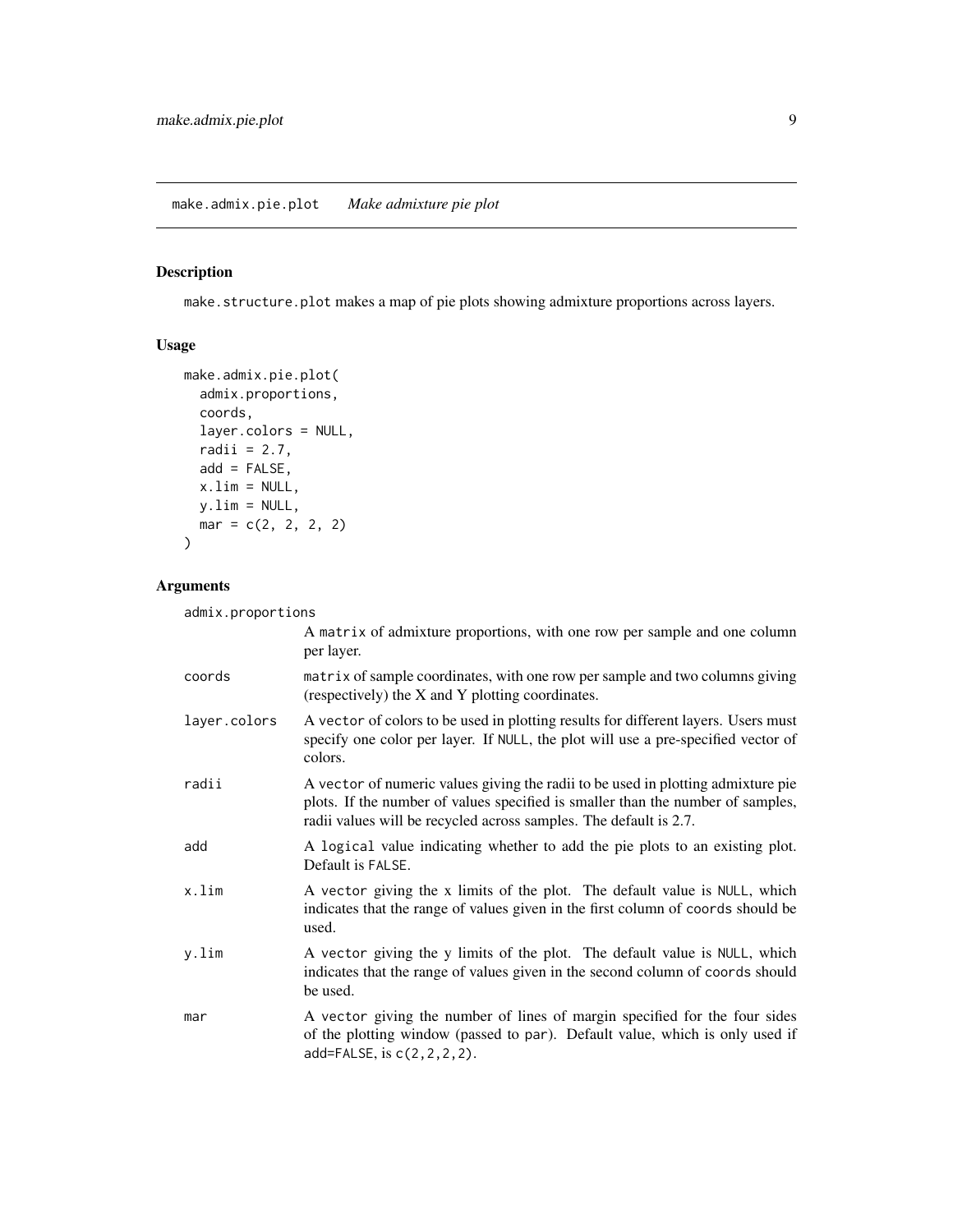#### Details

This function takes the output from a conStruct analysis and makes a map of pie plots showing admixture proportions across layers, where each sample is represented as a pie chart, and the proportion of the pie of each color represent that sample's admixture proportion in that layer.

#### Value

This function has only invisible return values.

#### Examples

```
# make admixture pie plot
make.admix.pie.plot(admix.proportions = admix.props,coords = coords)
```
make.all.the.plots *Make output plots*

#### Description

make.all.the.plots makes figures from the output from a conStruct analysis.

#### Usage

make.all.the.plots(conStruct.results, data.block, prefix, layer.colors = NULL)

#### Arguments

| conStruct.results |                                                                                                                                                                                 |
|-------------------|---------------------------------------------------------------------------------------------------------------------------------------------------------------------------------|
|                   | The list output by a construct run.                                                                                                                                             |
| data.block        | A data.block list saved during a construct run.                                                                                                                                 |
| prefix            | A character vector to be prepended to all figures.                                                                                                                              |
| layer.colors      | A vector of colors to be used in plotting results for different layers. Users<br>must specify one color per layer. If NULL, plots will use a pre-specified vector of<br>colors. |

#### Details

This function takes the output from a conStruct analysis and generates a number of plots for visualizing results and diagnosing MCMC performance.

This function produces a variety of plots that can be useful for visualizing results or diagnosing MCMC performance. The plots made are by no means exhaustive, and users are encouraged to make further plots, or customize these plots as they see fit. For each plot, one file is generated for each MCMC chain (specified with the n.chains argument in the function conStruct. The plots generated (as .pdf files) are:

<span id="page-9-0"></span>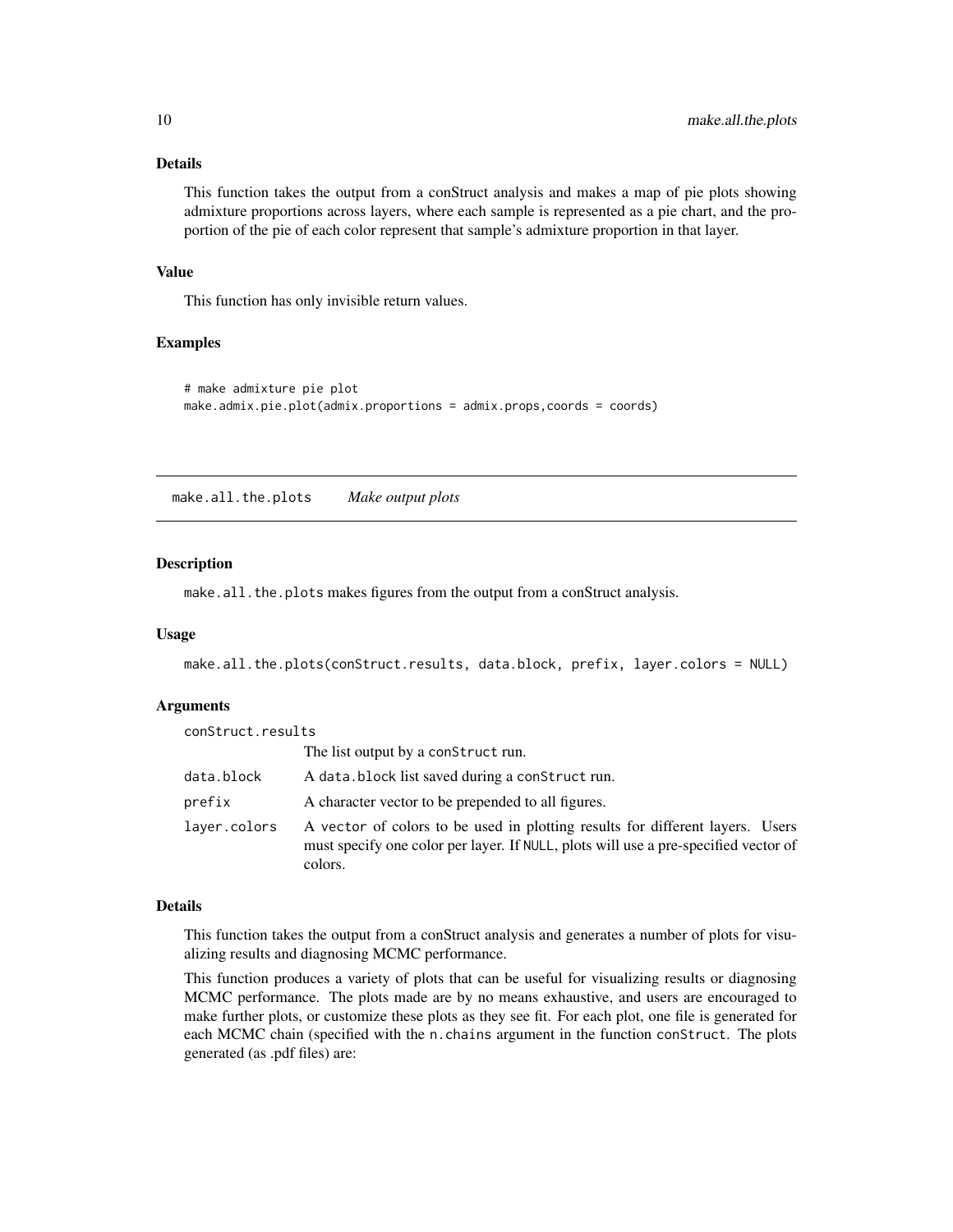- <span id="page-10-0"></span>• Structure plot - STRUCTURE-style plot, where each sample is represented as a stacked bar plot, and the length of the bar plot segments of each color represent that sample's admixture proportion in that layer. Described further in the help page for make.structure.plot.
- Admixture pie plot A map of samples in which each sample's location is denoted with a pie chart, and the proportion of a pie chart of each color represents that sample's admixture in each layer. Described further in the help page for make.admix.pie.plot
- model.fit.CIs A plot of the sample allelic covariance shown with the 95% credible interval of the parametric covariance for each entry in the matrix.
- layer.covariances A plot of the layer-specific covariances overlain unto the sample allelic covariance.
- Trace plots Plots of parameter values over the MCMC.
	- lpd A plot of the log posterior probability over the MCMC.
	- nuggets A plot of estimates of the nugget parameters over the MCMC.
	- gamma A plot of estimates of the gamma parameter over the MCMC.
	- layer.cov.params Plots of estimates of the layer-specific parameters over the MCMC.
	- admix.props A plot of estimates of the admixture proportions over the MCMC.

#### Value

This function has only invisible return values.

make.structure.plot *Make STRUCTURE output plot*

#### Description

make.structure.plot makes a STRUCTURE-style plot from the output from a conStruct analysis.

#### Usage

```
make.structure.plot(
  admix.proportions,
  mar = c(2, 4, 2, 2),sample.order = NULL,
  layer.order = NULL,
  sample.names = NULL,
  sort.py = NULL,layer.colors = NULL
)
```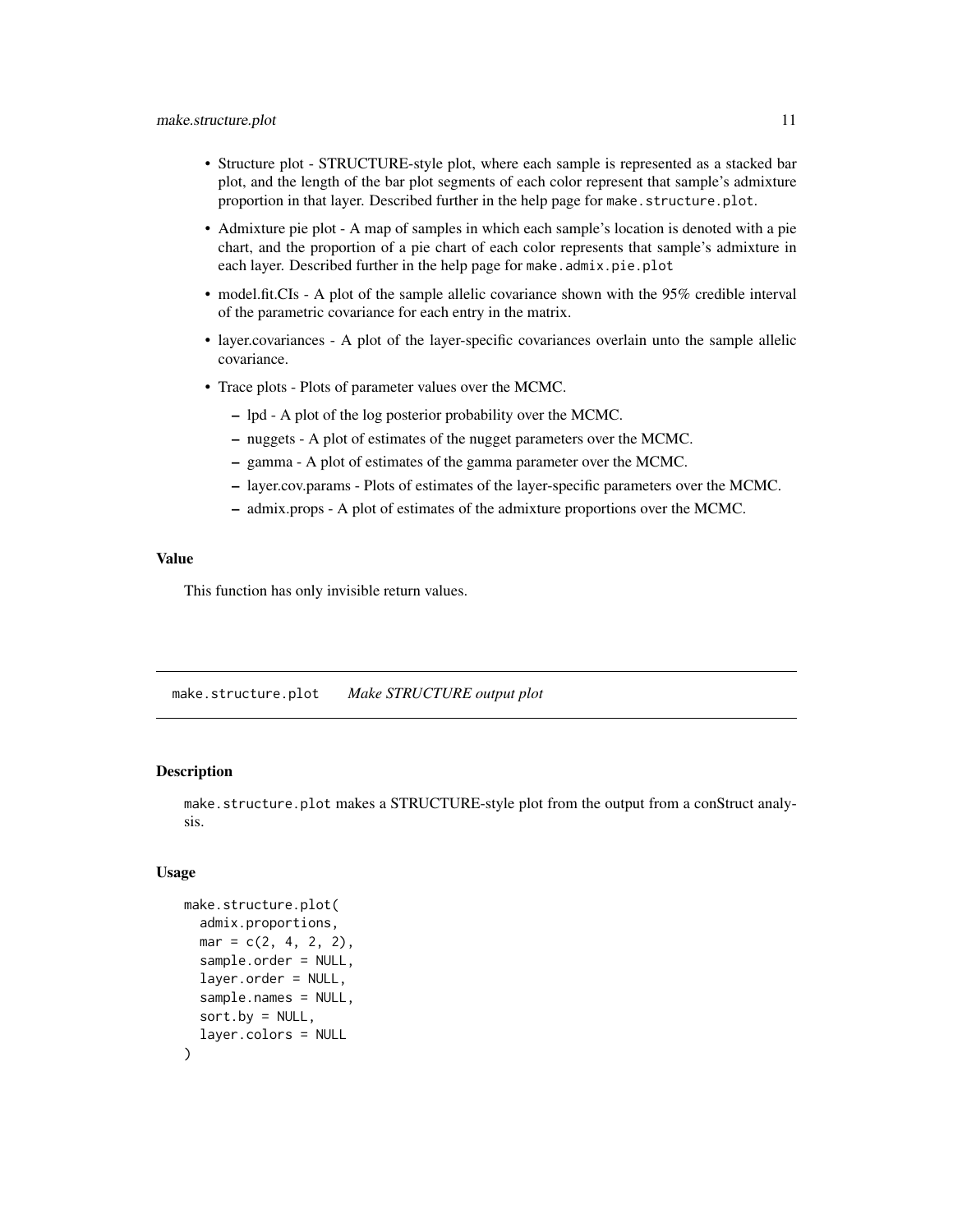#### Arguments

| admix.proportions |                                                                                                                                                                                                                                                                                                                        |  |
|-------------------|------------------------------------------------------------------------------------------------------------------------------------------------------------------------------------------------------------------------------------------------------------------------------------------------------------------------|--|
|                   | A matrix of admixture proportions, with one row per sample and one column<br>per layer.                                                                                                                                                                                                                                |  |
| mar               | A vector of plotting margins passed to par. Default is $c(2,4,2,2)$ , which<br>tends to look good.                                                                                                                                                                                                                     |  |
| sample.order      | A vector giving the order in which sample admixture proportions are to be<br>plotted, left to right. If NULL, samples are plotted in the order they occur in<br>admix.proportions.                                                                                                                                     |  |
| layer.order       | A vector giving the order in which layers are plotted, bottom to top. If NULL,<br>layers are plotted in the order they occur in admix.proportions.                                                                                                                                                                     |  |
| sample.names      | Vector of names to be plotted under each sample's admixture proportion bar plot.<br>The index of a sample's name should be the same as the index of the sample's<br>row in admix.proportions. If NULL, no names are printed.                                                                                           |  |
| sort.by           | An integer giving the column index of the admix. proportions matrix to be<br>used in determining sample plotting order. If specified, samples are plotted from<br>left to right in increasing order of their membership in that layer. If NULL, sam-<br>ples are plotted in the order they occur in admix.proportions. |  |
| layer.colors      | A vector of colors to be used in plotting results for different layers. Users must<br>specify one color per layer. If NULL, the plot will use a pre-specified vector of<br>colors.                                                                                                                                     |  |

#### Details

This function takes the output from a conStruct analysis and makes a STRUCTURE-style plot, where each sample is represented as a stacked bar plot, and the length of the bar plot segments of each color represent that sample's admixture proportion in that layer.

#### Value

This function has only invisible return values.

#### Examples

```
# make STRUCTURE-style plot
make.structure.plot(admix.proportions = admix.props)
# make STRUCTURE-style plot, sorted by membership in layer 1
make.structure.plot(admix.proportions = admix.props,sort.by=1)
```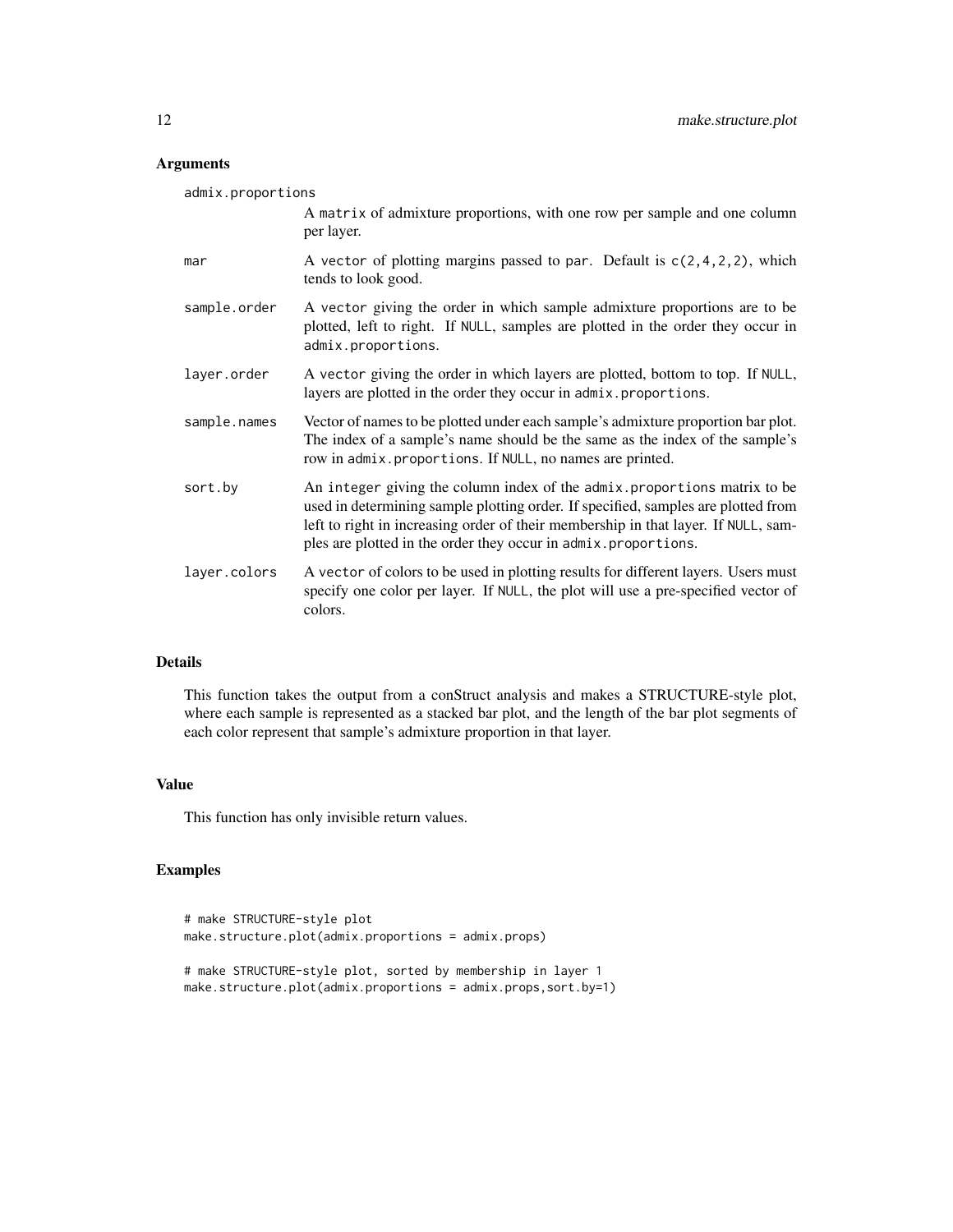<span id="page-12-0"></span>match.layers.x.runs *Match layers up across independent conStruct runs*

#### Description

match.layers.x.runs

#### Usage

```
match.layers.x.runs(admix.mat1, admix.mat2, admix.mat1.order = NULL)
```
#### Arguments

| admix.mat1       | A matrix of estimated admixture proportions from the original construct anal-<br>ysis, with one row per sample and one column per layer.                                                                                                 |
|------------------|------------------------------------------------------------------------------------------------------------------------------------------------------------------------------------------------------------------------------------------|
| admix.mat2       | A matrix of estimated admixture proportions from a second construct analy-<br>sis, with one row per sample and one column per layer, for which the layer order<br>is desired. Must have equal or greater number of layers to admix.mat1. |
| admix.mat1.order |                                                                                                                                                                                                                                          |
|                  | An optional vector giving the order in which the layers of admix mat1 are<br>read.                                                                                                                                                       |

#### Details

This function takes the results of two independent conStruct analyses and compares them to identify which layers in a new analysis correspond most closely to the layers from an original analysis.

This function compares admixture proportions in layers across independent conStruct runs, and compares between them to identify the layers in admix.mat2 that correspond most closely to those in admix.mat1. It then returns a vector giving an ordering of admix.mat2 that matches up the order of the layers that correspond to each other. This can be useful for:

- 1. Dealing with "label switching" across independent runs with the same number of layers;
- 2. Plotting results from independent runs with different numbers of layers using consistent colors (e.g., the "blue" layer shows up as blue even as K increases);
- 3. Examining results for multimodality (i.e., multiple distinct solutions with qualitatively different patterns of membership across layers).

The admix.mat1.order argument can be useful when running this function to sync up plotting colors/order across the output of more than two conStruct runs.

#### Value

This function returns a vector giving the ordering of the layers in admix.mat2 that maximizes similarity between admix.mat1 and re-ordered admix.mat2.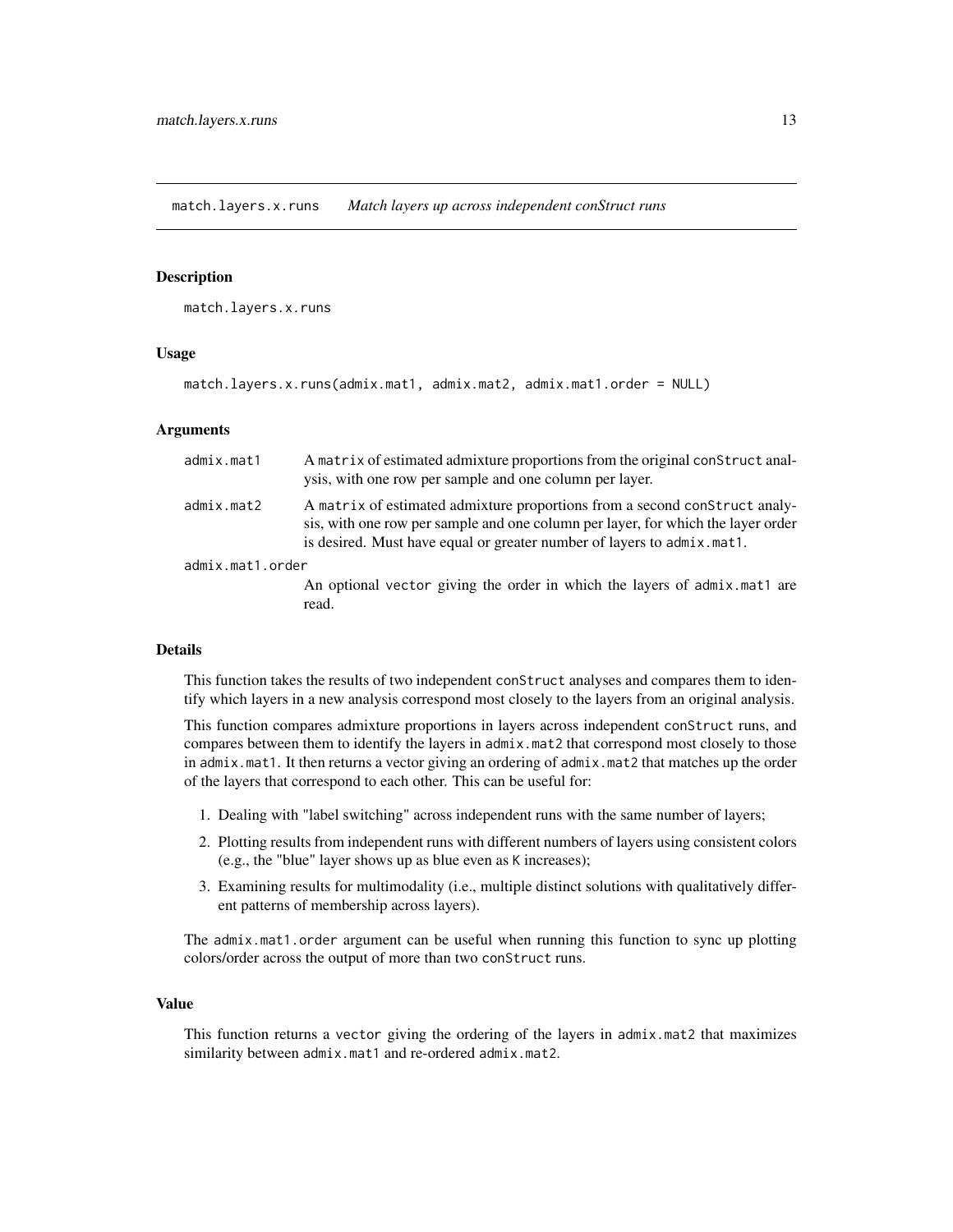#### <span id="page-13-0"></span>Examples

```
# compare the estimated admixture proportions from
# two different conStruct runs to determine which
# layers in one run correspond to those in the other
match.layers.x.runs(admix.props1,admix.props2)
```
structure2conStruct *Convert a dataset from STRUCTURE to conStruct format*

#### Description

structure2conStruct converts a STRUCTURE dataset to conStruct format

#### Usage

```
structure2conStruct(
  infile,
  onerowperind,
  start.loci,
  start.samples = 1,
  missing.datum,
  outfile
)
```
#### Arguments

| infile        | The name and path of the file in STRUCTURE format to be converted to conStruct<br>format.                               |
|---------------|-------------------------------------------------------------------------------------------------------------------------|
| onerowperind  | Indicates whether the file format has one row per individual (TRUE) or two rows<br>per individual (FALSE).              |
| start.loci    | The index of the first column in the dataset that contains genotype data.                                               |
| start.samples | The index of the first row in the dataset that contains genotype data (e.g., after<br>any headers). Default value is 1. |
| missing.datum | The character or value used to denote missing data in the STRUCTURE dataset<br>(often 0 or $-9$ ).                      |
| outfile       | The name and path of the file containing the construct formatted dataset to be<br>generated by this function.           |

#### Details

This function takes a population genetics dataset in STRUCTURE format and converts it to con-Struct format. The STRUCTURE file can have one row per individual and two columns per locus, or one column and two rows per individual. It can only contain bi-allelic SNPs. Missing data is acceptable, but must be indicated with a single value throughout the dataset.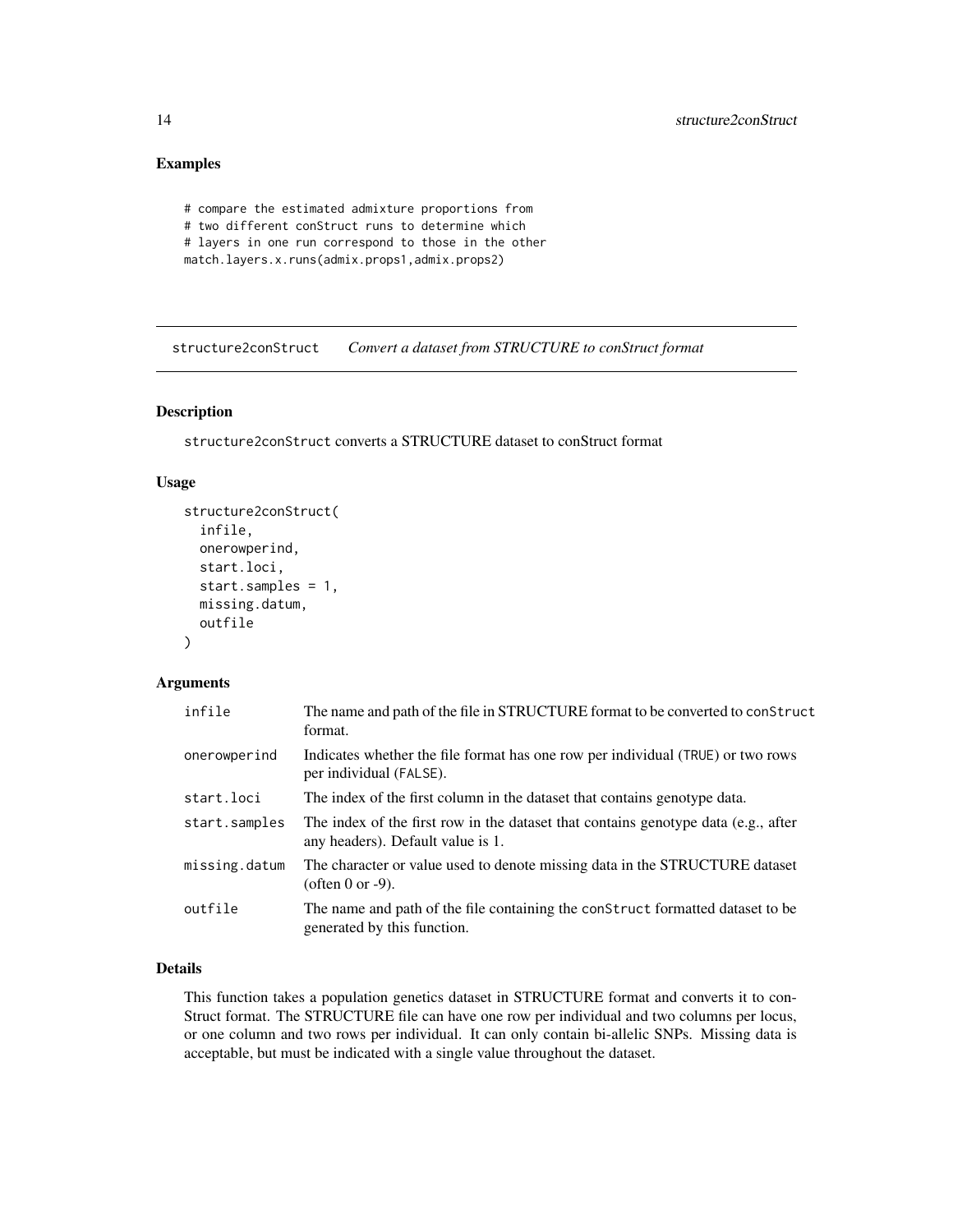#### <span id="page-14-0"></span>x.validation 15

This function takes a STRUCTURE format data file and converts it to a conStruct format data file. This function can only be applied to diploid organisms. The STRUCTURE data file must be a plain text file. If there is extraneous text or column headers before the data starts, those extra lines should be deleted by hand or taken into account via the start.samples argument.

The STRUCTURE dataset can either be in the ONEROWPERIND=1 file format, with one row per individual and two columns per locus, or the ONEROWPERIND=0 format, with two rows and one column per individual. The first column of the STRUCTURE dataset should be individual names. There may be any number of other columns that contain non-genotype information before the first column that contains genotype data, but there can be no extraneous columns at the end of the dataset, after the genotype data.

The genotype data must be bi-allelic single nucleotide polymorphisms (SNPs). Applying this function to datasets with more than two alleles per locus may result in cryptic failure. For more details, see the format-data vignette.

#### Value

This function returns an allele frequency data matrix that can be used as the freqs argument in a conStruct analysis run using [conStruct](#page-4-1). It also saves this object as an .RData file so that it can be used in future analyses.

x.validation *Run a conStruct cross-validation analysis*

#### Description

x.validation runs a conStruct cross-validation analysis

#### Usage

```
x.validation(
  train.prop = 0.9,
  n.reps,
 K,
  fregs = NULL,data.partitions = NULL,
  geoDist,
  coords,
  prefix,
  n.iter,
  make.figs = FALSE,
  save.files = FALSE,
  parallel = FALSE,
 n.nodes = NULL,...
)
```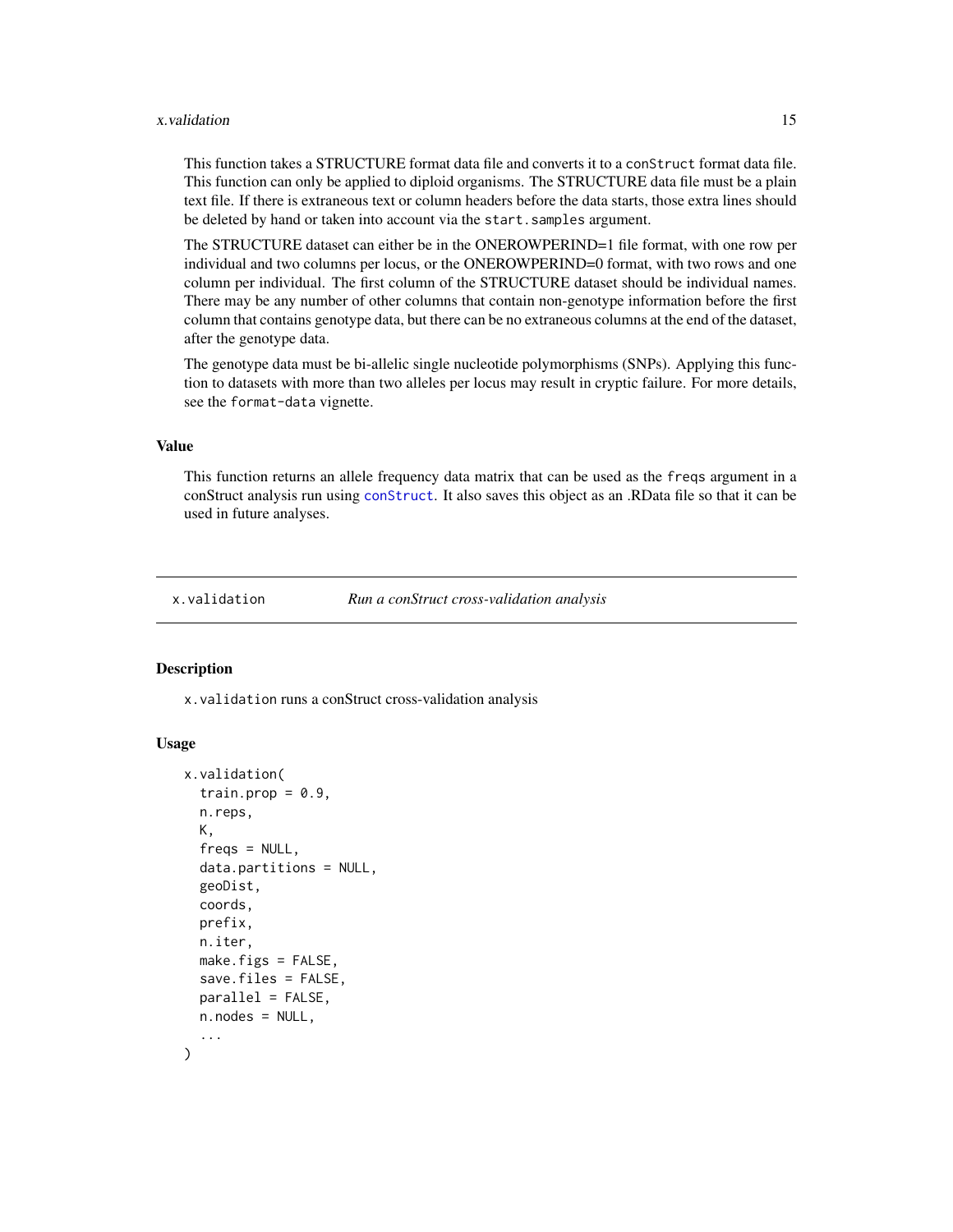#### Arguments

| train.prop      | A numeric value between 0 and 1 that gives the proportions of the data to be<br>used in the training partition of the analysis. Default is 0.9.                                                                                                                                                                    |
|-----------------|--------------------------------------------------------------------------------------------------------------------------------------------------------------------------------------------------------------------------------------------------------------------------------------------------------------------|
| n.reps          | An integer giving the number of cross-validation replicates to be run.                                                                                                                                                                                                                                             |
| К               | A numeric vector giving the numbers of layers to be tested in each cross-<br>validation replicate. E.g., K=1:7.                                                                                                                                                                                                    |
| freqs           | A matrix of allele frequencies with one column per locus and one row per<br>sample. Missing data should be indicated with NA.                                                                                                                                                                                      |
| data.partitions |                                                                                                                                                                                                                                                                                                                    |
|                 | A list with one element for each desired cross-validation replicate. This argu-<br>ment can be specified instead of the freqs argument if the user wants to provide<br>their own data partitions for model training and testing. See the model compar-<br>ison vignette for details on what this should look like. |
| geoDist         | A matrix of geographic distance between samples. If NULL, user can only run<br>the nonspatial model.                                                                                                                                                                                                               |
| coords          | A matrix giving the longitude and latitude (or X and Y coordinates) of the<br>samples.                                                                                                                                                                                                                             |
| prefix          | A character vector giving the prefix to be attached to all output files.                                                                                                                                                                                                                                           |
| n.iter          | An integer giving the number of iterations each MCMC chain is run. Default<br>is 1e3. If the number of iterations is greater than 500, the MCMC is thinned so<br>that the number of retained iterations is 500 (before burn-in).                                                                                   |
| make.figs       | A logical value indicating whether to automatically make figures during the<br>course of the cross-validation analysis. Default is FALSE.                                                                                                                                                                          |
| save.files      | A logical value indicating whether to automatically save output and interme-<br>diate files once the analysis is complete. Default is FALSE.                                                                                                                                                                       |
| parallel        | A logical value indicating whether or not to run the different cross-validation<br>replicates in parallel. Default is FALSE. For more details on how to set up runs<br>in parallel, see the model comparison vignette.                                                                                             |
| n.nodes         | Number of nodes to run parallel analyses on. Default is NULL. Ignored if parallel<br>is FALSE. For more details in how to set up runs in parallel, see the model com-<br>parison vignette.                                                                                                                         |
| .               | Further options to be passed to rstan::sampling (e.g., adapt_delta).                                                                                                                                                                                                                                               |

#### Details

This function initiates a cross-validation analysis that uses Monte Carlo cross-validation to determine the statistical support for models with different numbers of layers or with and without a spatial component.

#### Value

This function returns (and also saves as a .Robj) a list containing the standardized results of the cross-validation analysis across replicates. For each replicate, the function returns a list with the following elements: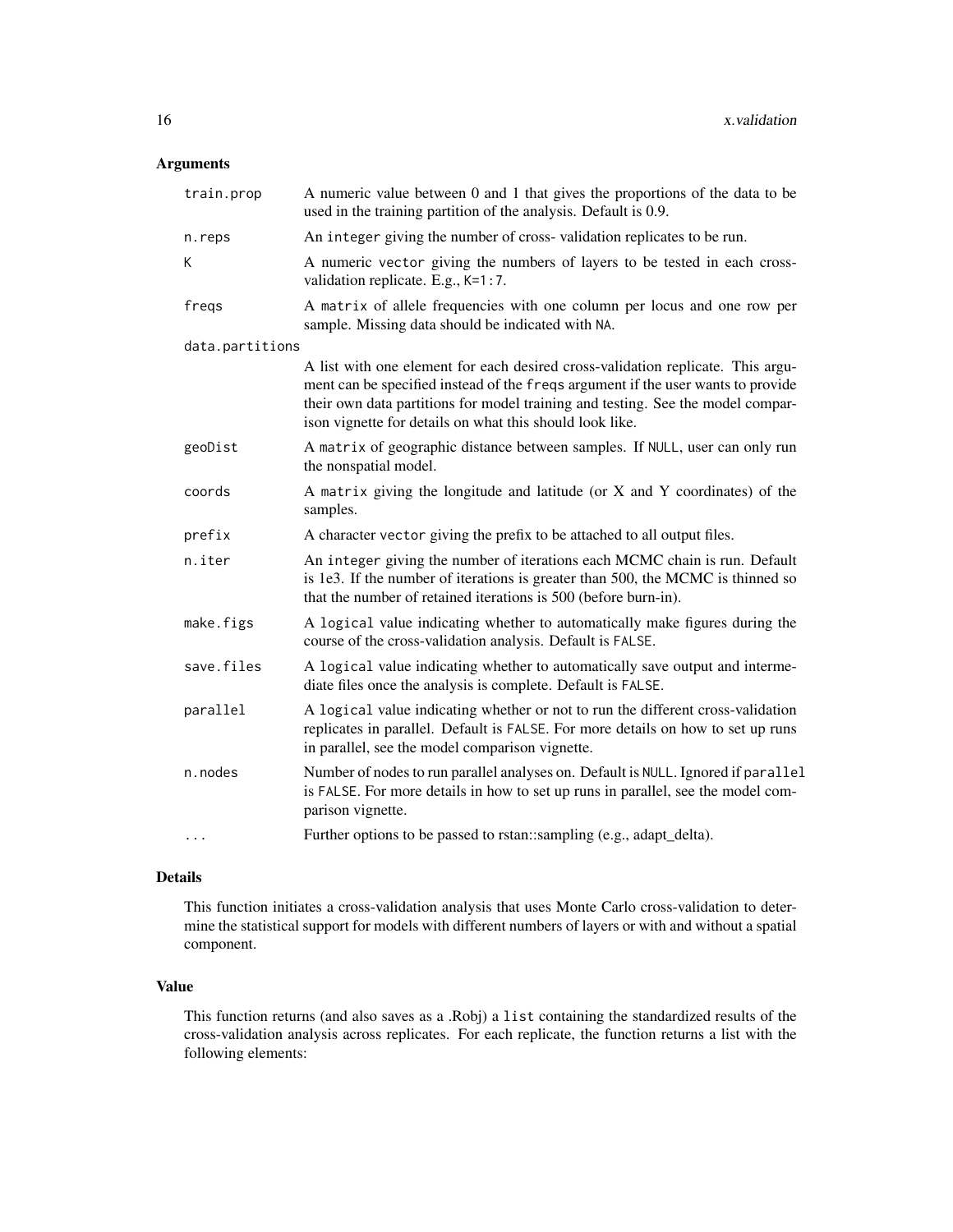#### x.validation 17

- sp the mean of the standardized log likelihoods of the "testing" data partition of that replicate for the spatial model for each value of K specified in K.
- nsp the mean of the standardized log likelihoods of the "testing" data partitions of that replicate for the nonspatial model for each value of K specified in K.

In addition, this function saves two text files containing the standardized cross-validation results for the spatial and nonspatial results (prefix\_sp\_xval\_results.txt and prefix\_nsp\_xval\_results.txt, respectively). These values are written as matrices for user convenience; each column is a crossvalidation replicate, and each row gives the result for a value of K.